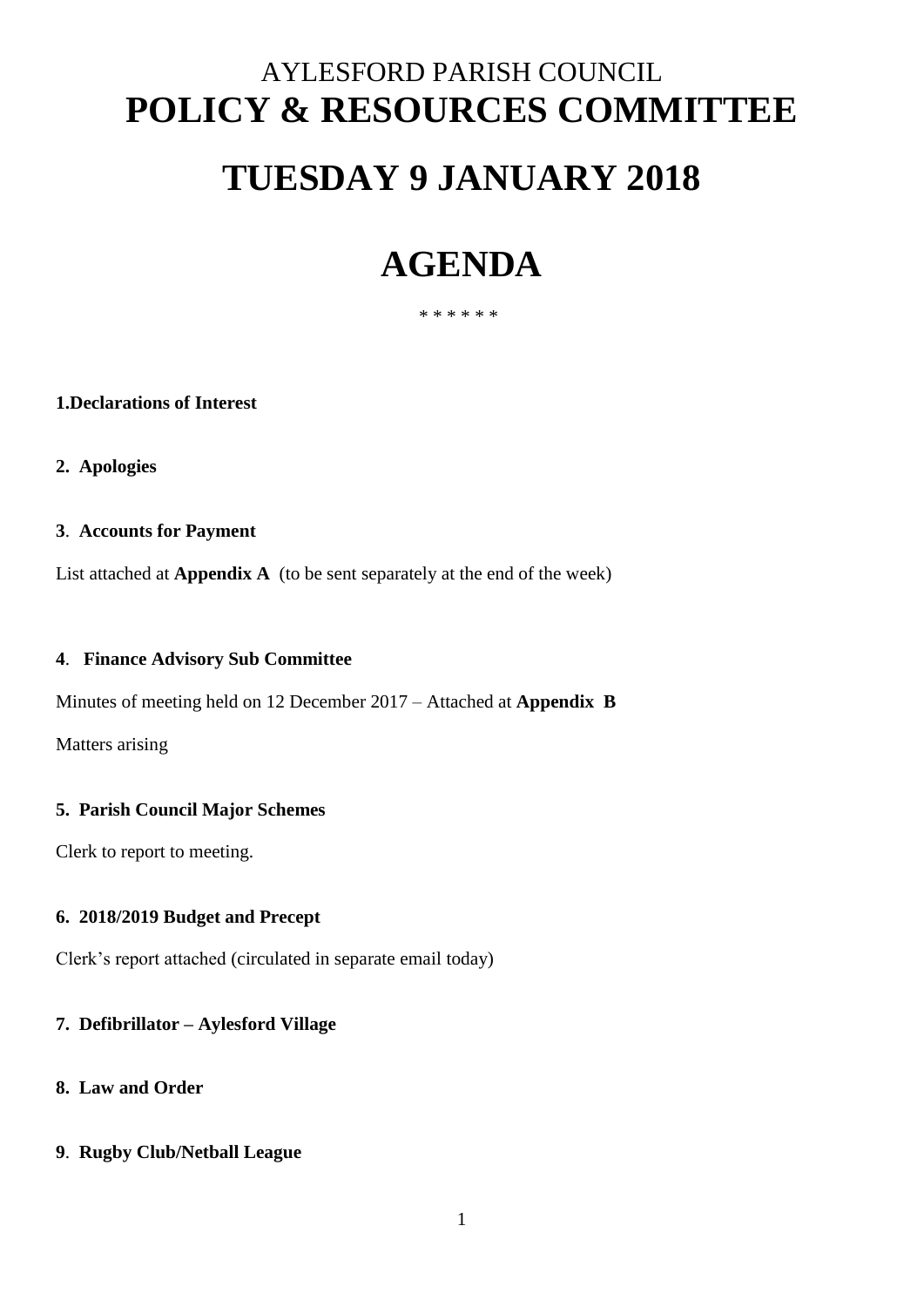#### **11. Council Vacancies**

Vacancies cleared for co-option

3 Aylesford South 1 Eccles 1 Blue Bell Hill

#### **12. Parish Office**

#### 12.1 – **New flooring proposals and decorating**.

Vinyl flooring for entrance hall and maintenance staff areas - already authorised at a cost of £1477. Carpet for main office and Clerk's office – already authorised at a cost of £1102. Installation due in February 2018.

All rooms to be decorated (in-house) beforehand.

12.2 – **Committee room furniture**. Already authorised at a maximum cost of £1200. Expected mid January 2018.

#### **13. KALC Meetings**

13.1 - AGM and general meeting 4 January 2018. Cllr Shelley to attend.

#### **14. TMBC/ Parish Partnership Panel Meetings**

#### **15. Any Other Business/Correspondence**

15.1 – A20 Flooding at Quarry Wood Industrial Estate (Homebase). Clerk to report at meeting.